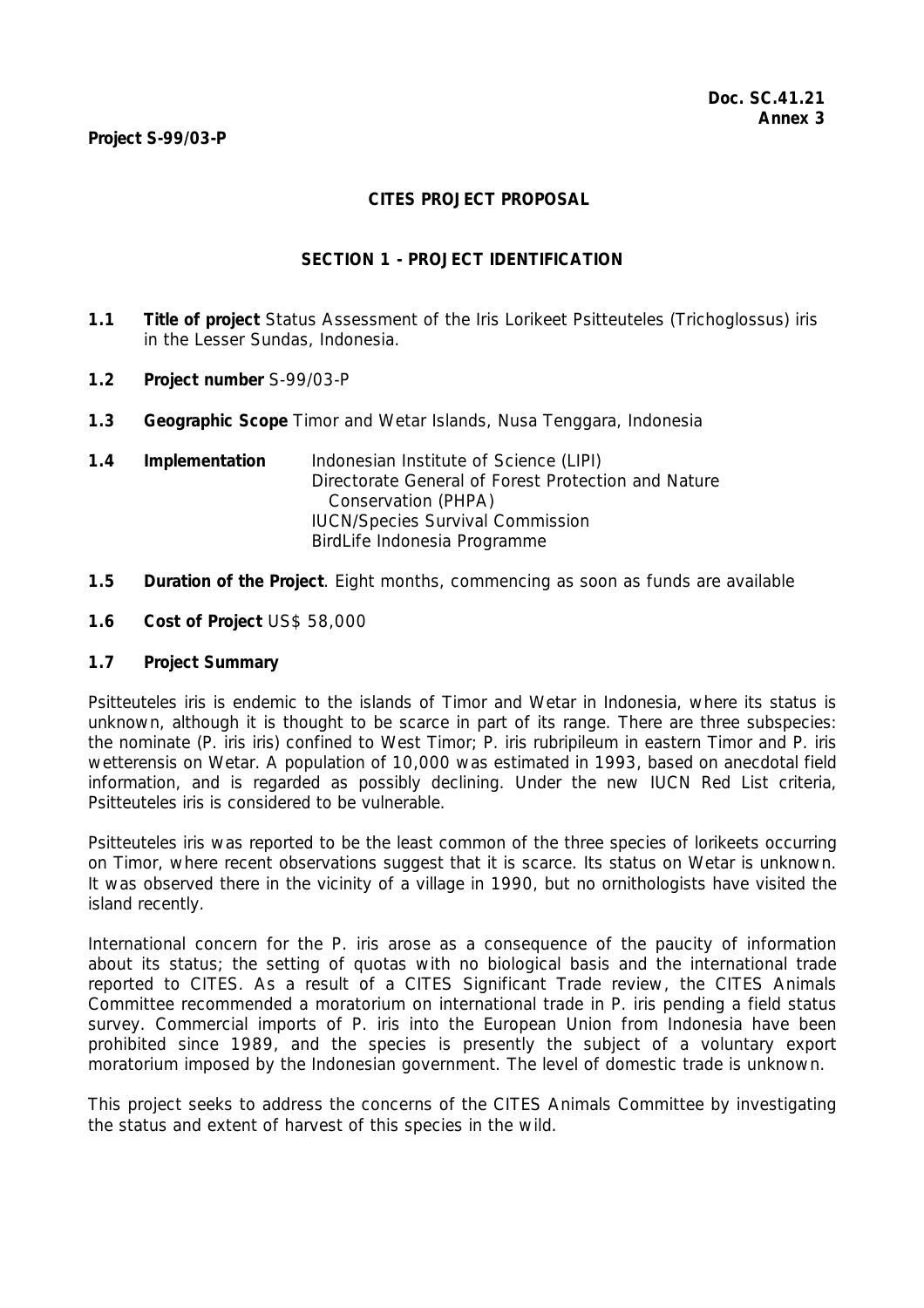### **SECTION 2 - BACKGROUND AND PROJECT CONTRIBUTION TO OVERALL CITES IMPLEMENTATION**

### **2.1 Background**

During 1985-1990, reported levels of trade in live *P. iris* ranged from zero in 1986 to 257 in 1988, with an annual average of 139 birds. Trade had decreased from a maximum of 685 in 1983 to zero in 1986, before increasing again to 257 in 1988 and 240 in 1990. Indonesia was reported as the major exporting country. Edwards and Nash (1992) reported that Indonesian trade data illustrate a general trend of decreasing exports for those species traded in the largest volumes but, in contrast, export volumes have increased for several species: e.g. *Trichoglossus* spp. Indonesian records differed slightly from the CITES statistics during 1988-1990; 1988 - 40, 1989 - 300 (PHPA in Edwards and Nash, 1992), the reason for this is unknown.

According to CITES statistics for 1987, exports exceeded capture quotas (see below) by 322 per cent. Capture quotas were then increased in 1988: quotas were set for the legal capture of *P. i. iris* as follows; 50 in 1987; 500 in 1988; 185 in 1989; 300 in 1990 and 1991 (Edwards and Nash, 1992). A quota of 100 was set for 1993 despite a recommendation from the CITES Scientific Authority for a zero quota (S. Nash *in litt.* to TRAFFIC International, 1993). Commercial imports of this species into the EU from Indonesia, have been prohibited since 14 December 1989 (COM import ban art. 10.1.(b): EU/CITES database).

International concern regarding the status of *P. iris* arose as a consequence of the paucity of information about this species, the setting of quotas without field assessments of population size and the international trade reported to CITES. This led to the inclusion of this species on the CITES Significant Trade List in 1991. Subsequently, as a result of a detailed desk review of the status of the species (Anon. 1992), the Animals Committee of CITES recommended a moratorium on the international trade pending a field survey to accurately determine the status of the species. This was adopted as Resolution Conf. 8.9. The species is presently the subject of a voluntary export moratorium imposed by the Indonesian Government (H. Jenkins *in litt*. May 1996).

### **2.2 Project contribution to the overall CITES Implementation**

This project will ascertain whether the population of *P. iris* is sufficiently large to allow sustainable trade and make recommendations relating to the level of capture and the management of harvesters and harvesting practices. Recommendations relating to its conservation and the safeguarding of its habitat will also be made.

### **SECTION 3 - NEEDS AND RESULTS**

### **3.1 Needs**

It is important to have precise figures in order to decide if trade may become sustainable.

### **3.2 Results**

The result of this project will depend on the outcome of the status survey. It is likely that the project will result in recommendations relating to the setting of quotas for sustainable exploitation of the species.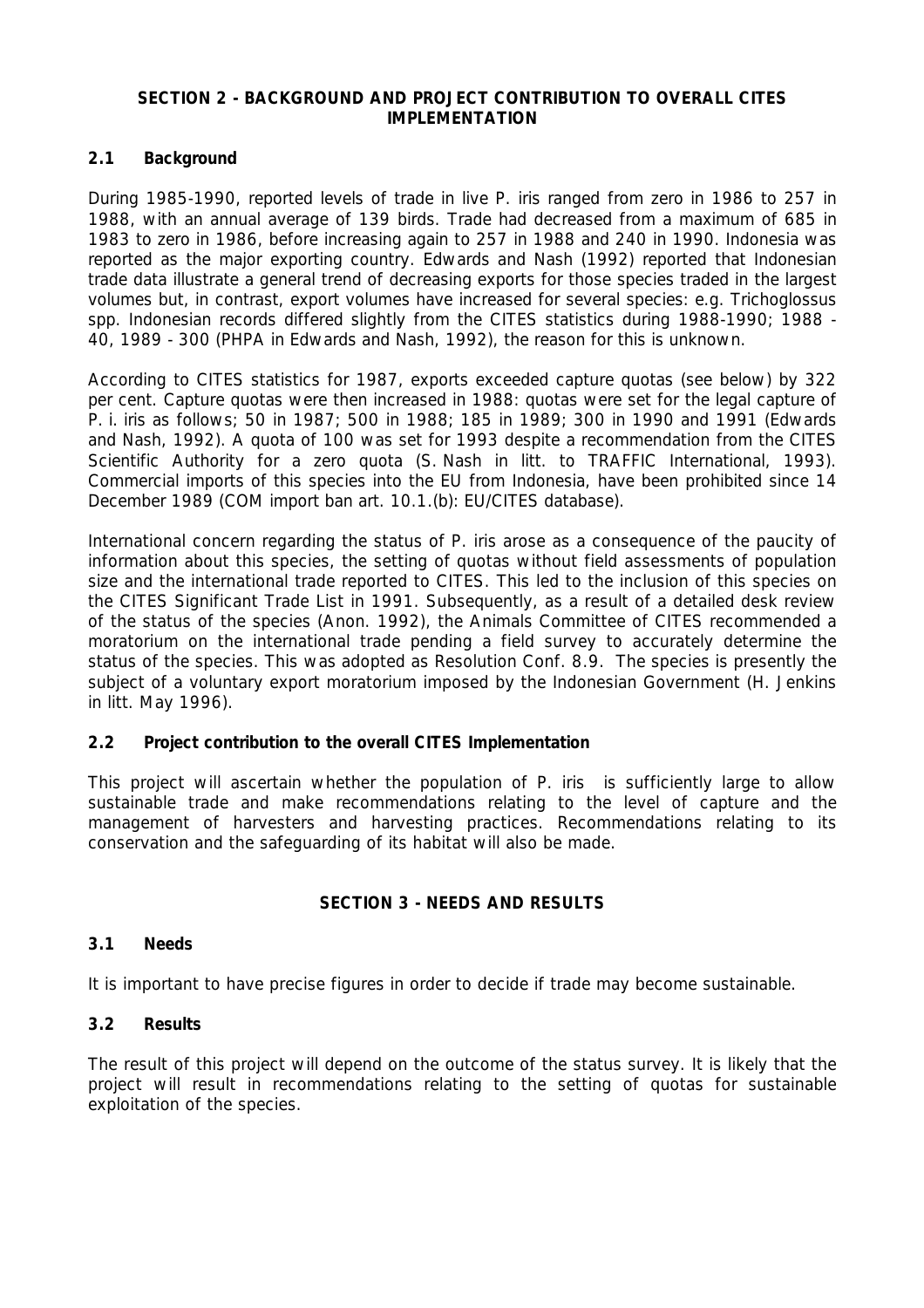# **3.3 Assumptions to achieve results**

Funds available on time.

Permission for implementation granted by Indonesian authorities.

Suitable counterparts will be available for training and implementation.

Indonesian authorities provide adequate assistance to any external consultants to promptly obtain permits to initiate project and an exit visa to leave Indonesia.

Indonesian authorities will implement recommendations resulting from the study.

# **SECTION 4 - OUTPUTS, ACTIVITIES, WORKPLAN AND TIMETABLE, BUDGET, FOLLOW UP**

# **4.1 Outputs**

A comprehensive report (in English and Indonesian) to the Indonesian Scientific and Management Authorities and the CITES Secretariat regarding the status of the three subspecies of *P. iris,* with an assessment of the effects of past and present trade.

# **4.2 Activities**

Field activities will take place on the island of Timor and Wetar for a period of 6 to 7 months. During this time, data will be collected on the distribution and status of the species in the wild, on the means of trapping, past and present trapping levels and trend in population size as judged by local people. Data on other psittacines that occur in similar habitats on Flores will also be collected. The first month of the project will be devoted to training of Indonesian scientists and counterparts participating in the project.

Field activities are timed to coincide with a joint WWF/BirdLife project on these islands that aims to assess relative biodiversity values of different types of forest. This project will be provided with vegetation maps for all of Timor (by the East-West Centre) which will facilitate planning and project execution. It is anticipated that the project staff will collaborate with the WWF/BirdLife project. The following main objectives will determine field activities:

to assess the present status of *P. iris* in the wild and to estimate maximum and minimum population sizes for each subspecies;

to establish the methodology, base line data and a framework for long-term monitoring of *P. iris* populations;

to collect biological and ecological data on the species, particularly with regard to habitat preferences, diet, breeding and annual ranging behaviour;

to provide training to Indonesian field staff from relevant institutions and to build up capacity to implement recommendations relating to the monitoring of population;

to assess whether current harvest levels are sustainable and to elucidate trade routes for this species;

to provide recommendations for the management and conservation of *P. iris* populations;

to provide information on the status of other endangered sympatric bird species, in particular those that are in trade and those considered to be threatened.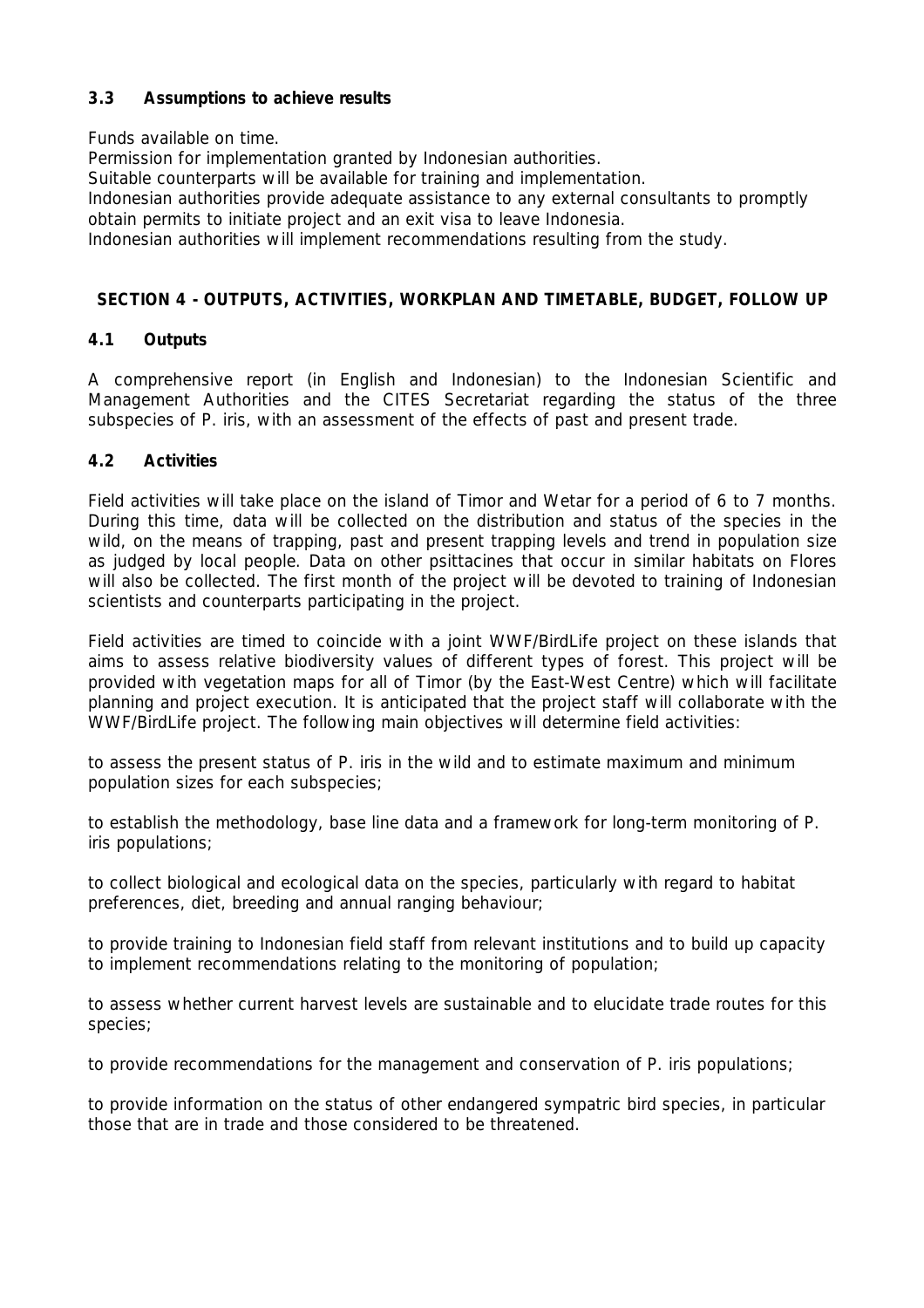# *Methodology*

The methodology will follow that used by Lambert (1992, 1997) in similar studies of psittacine species, relying primarily on Variable Circular Plot, transects and analysis of results with the programme DISTANCE. Interviews and observation will provide the basis for an analysis of the impact and level of present and past trade.

### **4.3 Workplan and Timetable**

Processing necessary permits in Jakarta and Nusa Tenggara: 4 weeks Fieldwork (including training): 23 weeks Research and reporting: 5 weeks Amending report after peer review: 1 week Preparation of report for publication: 2 weeks

# **4.4 Budget**

| 10   | <b>Project Personnel</b>                                                                                            | <b>USD</b> |
|------|---------------------------------------------------------------------------------------------------------------------|------------|
| 1100 | Project personnel<br>Salary, trainer (assumes 2.5 man months; responsible for training, data<br>analysis & report.) | 12,500     |
|      | Salary, Indonesian counterparts (PHPA/LIPI personnel)                                                               | 7,000      |
|      | Field subsistence (all personnel under 1100)                                                                        | 8,000      |
| 1200 | Consultants (Indonesian: responsible for data collection, with<br>counterparts.)                                    | 12,000     |
| 1300 | Administrative support personnel                                                                                    | 2,000      |
| 1600 | Travel on official business (includes vehicle hire, international and<br>domestic flights)                          | 6,000      |
| 40   | <b>Equipment and Premises</b>                                                                                       |            |
| 4100 | Expendable equipment                                                                                                | 4,000      |
| 50   | <b>Miscellaneous</b>                                                                                                |            |
| 5100 | Operation and maintenance of equipment (includes repair and insurance<br>of equipment)                              | 500        |
| 5200 | Reporting cost (includes review, translation, printing, distribution)                                               | 3,500      |
| 5300 | Sundry (includes visas, permits and miscellaneous costs)                                                            | 2,500      |
|      | <b>TOTAL</b>                                                                                                        | 58,000     |

### **4.5 Cash Advance Requirements**

All funds for fieldwork are needed in advance of project implementation. Funds for publication and distribution of the final report, and final installments for consultant fees can be held back until completion of all tasks in terms-of reference and publication of the final report.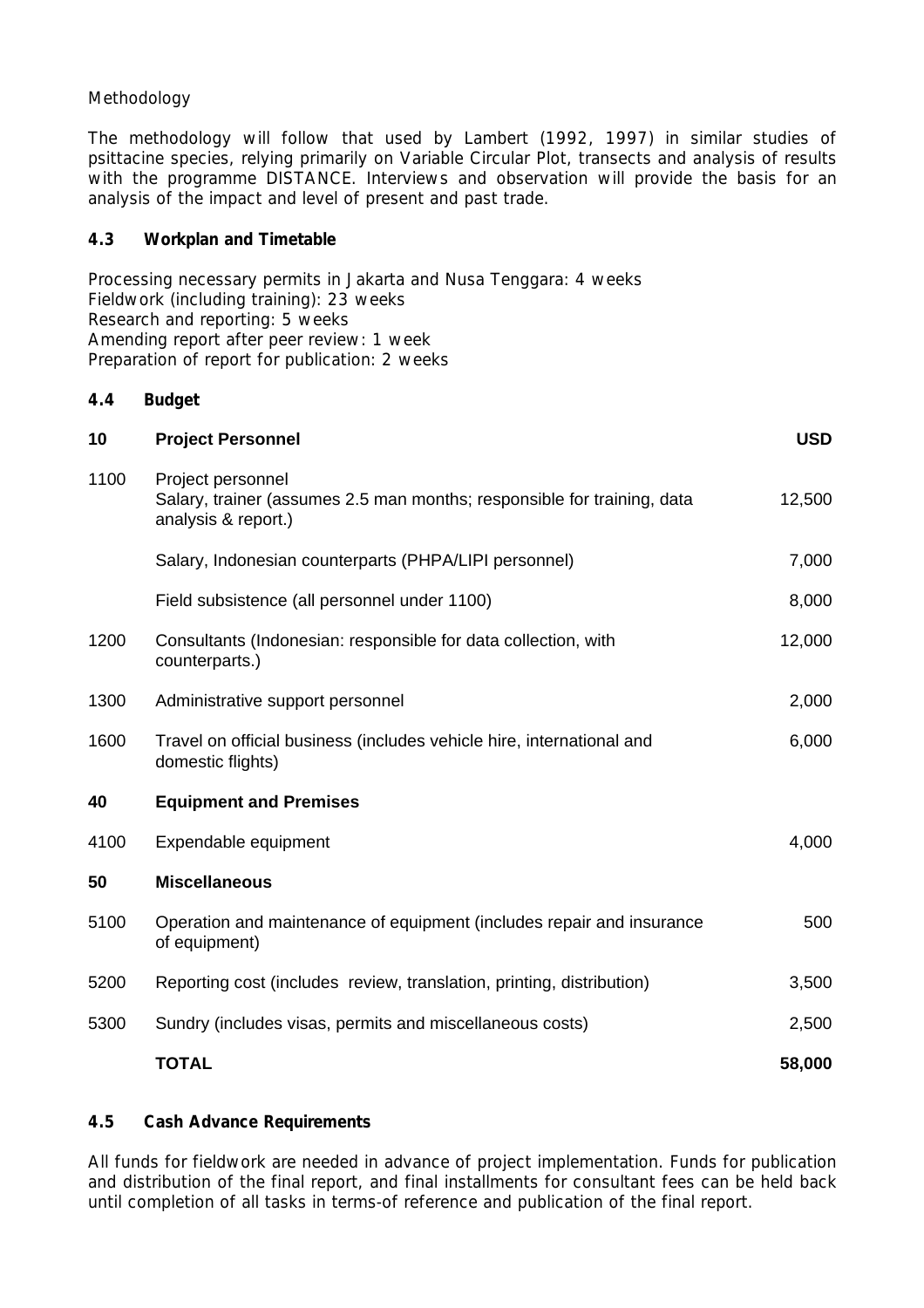# **4.6 Follow up**

Report should be distributed for peer review and subsequently submitted to CITES Animals Committee. PHPA and LIPI should be responsible for considering recommendations made by the project and implementing those that are agreed to be important.

### **SECTION 5 - INSTITUTIONAL FRAMEWORK AND EVALUATION**

#### **5.1 Institutional Framework**

This project will be implemented by experts selected by the National CITES authorities in consultation with the CITES Secretariat.

### **5.2 Evaluation**

Evaluation of the research findings and conclusions will be made during the peer review process.

### **SECTION 6 - MONITORING AND REPORTING**

- **6.1 Progress reports** Brief report to be submitted mid-way through the project.
- **6.2 Terminal reports** Final report to be submitted within three months of completion of field work.
- **6.3 Financial Reports** Interim report due within two weeks of completion of field work. Financial report due within two weeks of publication of final report. In addition, work carried out in the field will be monitored and evaluated by IUCN.

### **6.4 Terms and conditions**

 **6.4.1 Non-expendable equipment** This is to be provided by national organizations and will be returned to these institutions at the end of the project.